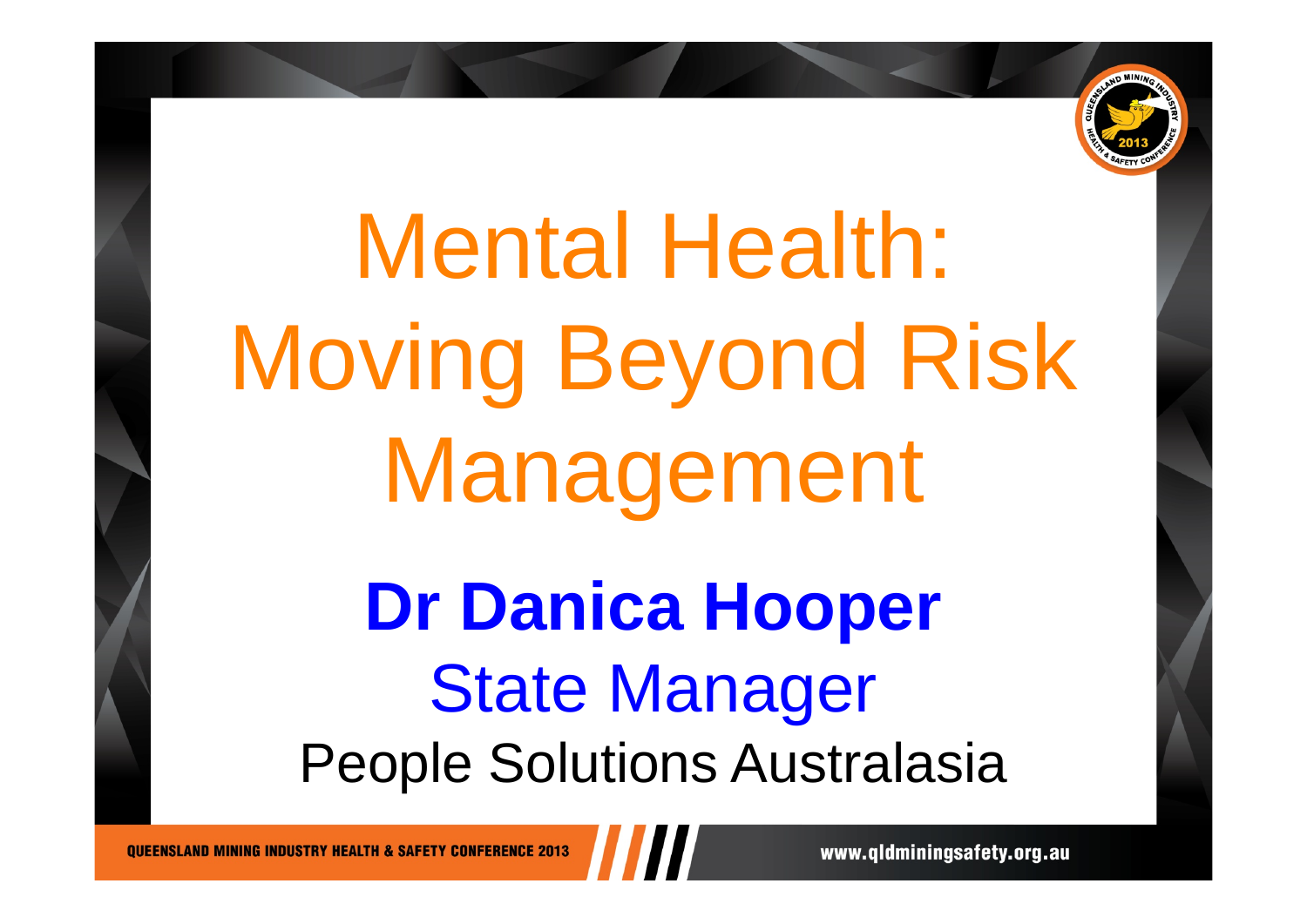

#### **Mental Health Concerns are Common**

**45%** of Australian adults will experience mental health issues at some point in their life; and almost **20%** in any given year 1

**14% of paid employees** in Australia are currently experiencing significant mental health problems $^{\mathsf{2}}$ 

Mental health problems are the **third biggest health problem** in Australia after heart disease and cancer 3

*1 Australian Bureau of Statistics, 2008 2 Hilton et al, 2010 3 The Burden of Disease & Injury in Australia, AIHW, 1999)*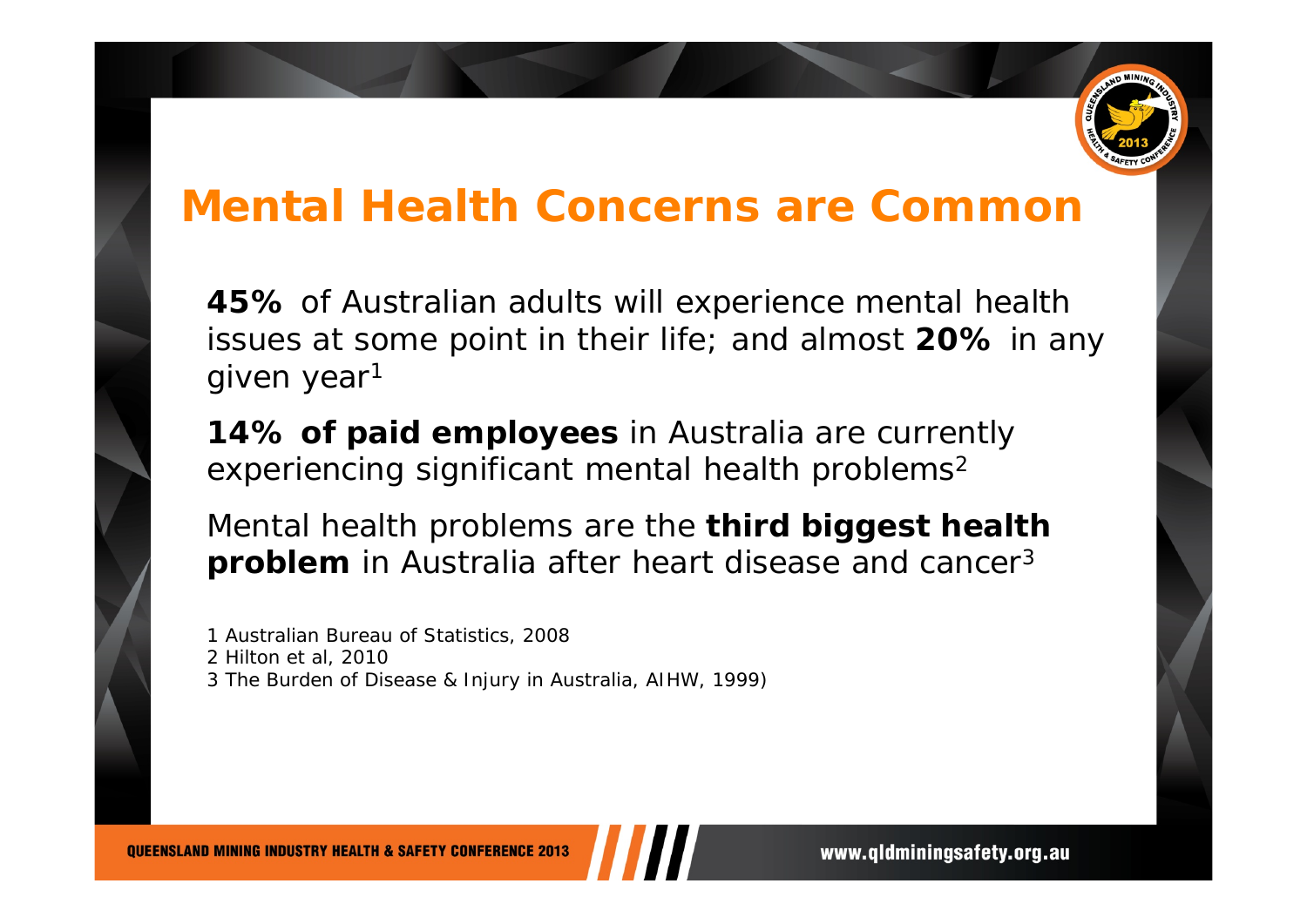

#### **Productivity Losses:**

Costing Australian business  $\sim$  \$5.9 billion/yr; ( $\sim$  \$771 for every employee in your business) 1

# **Psychological Injury Claims:**

Cost can be  $>$ 2 x greater $^{\mathsf{2}}$ 

## **Musculoskeletal Injuries:**

Stress linked with  $\boldsymbol{\uparrow}$  muscle tension; posture changes; excessive force; ↑ blood/fluid pressure; ↓ collagen production; unhealthy lifestyle choices; etc.

*1: Hilton et al 2010; 2: Comcare, 2006;*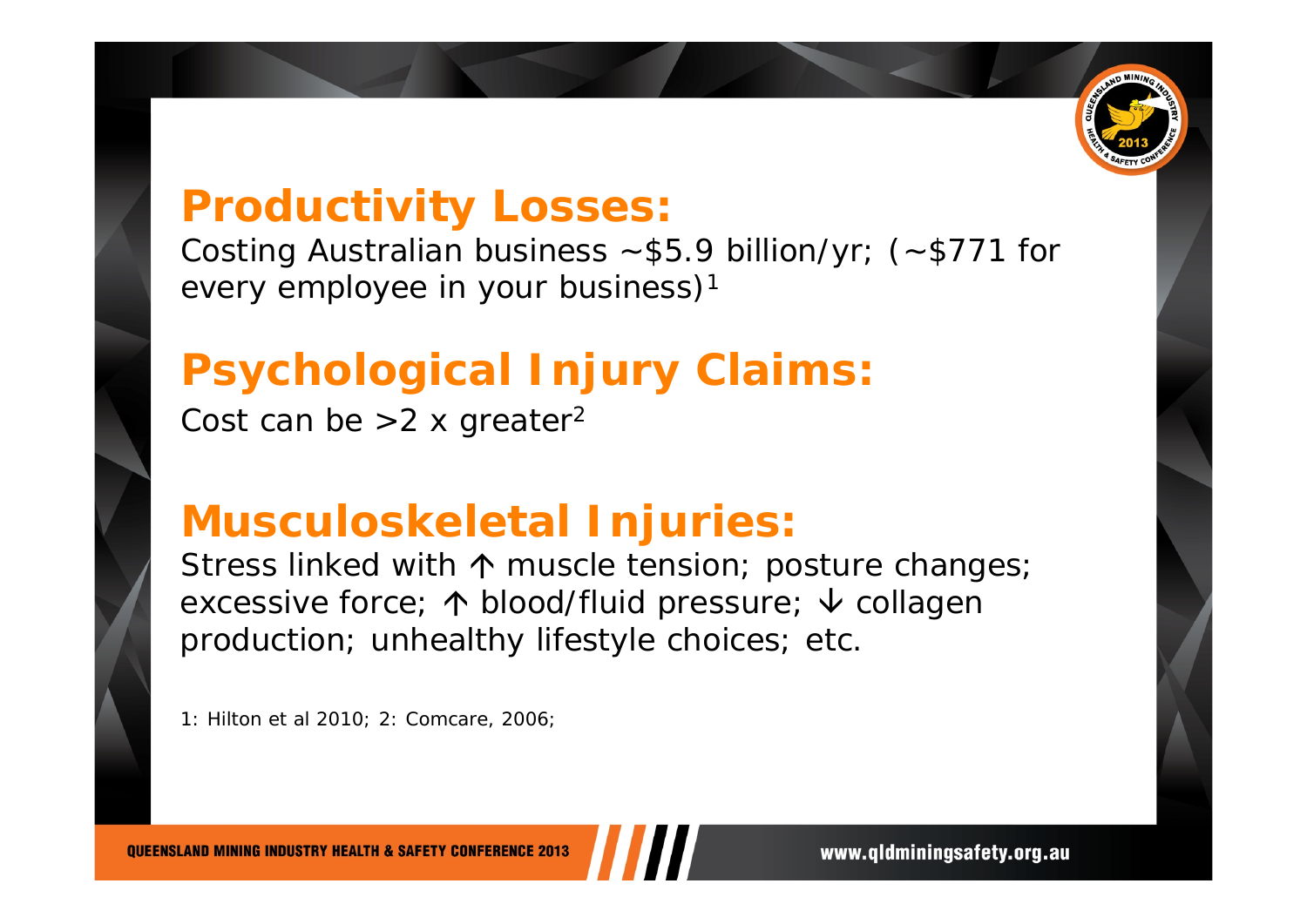

## **Workplace Health & Safety Act 2011**

- •Obligation to manage all risks, both physical/psychological
- •Monitor [psychological] health risks to workers
- • Demonstrate proactive management of [psychological] risks
- • Provide information/training/instruction around managing [psychological] risks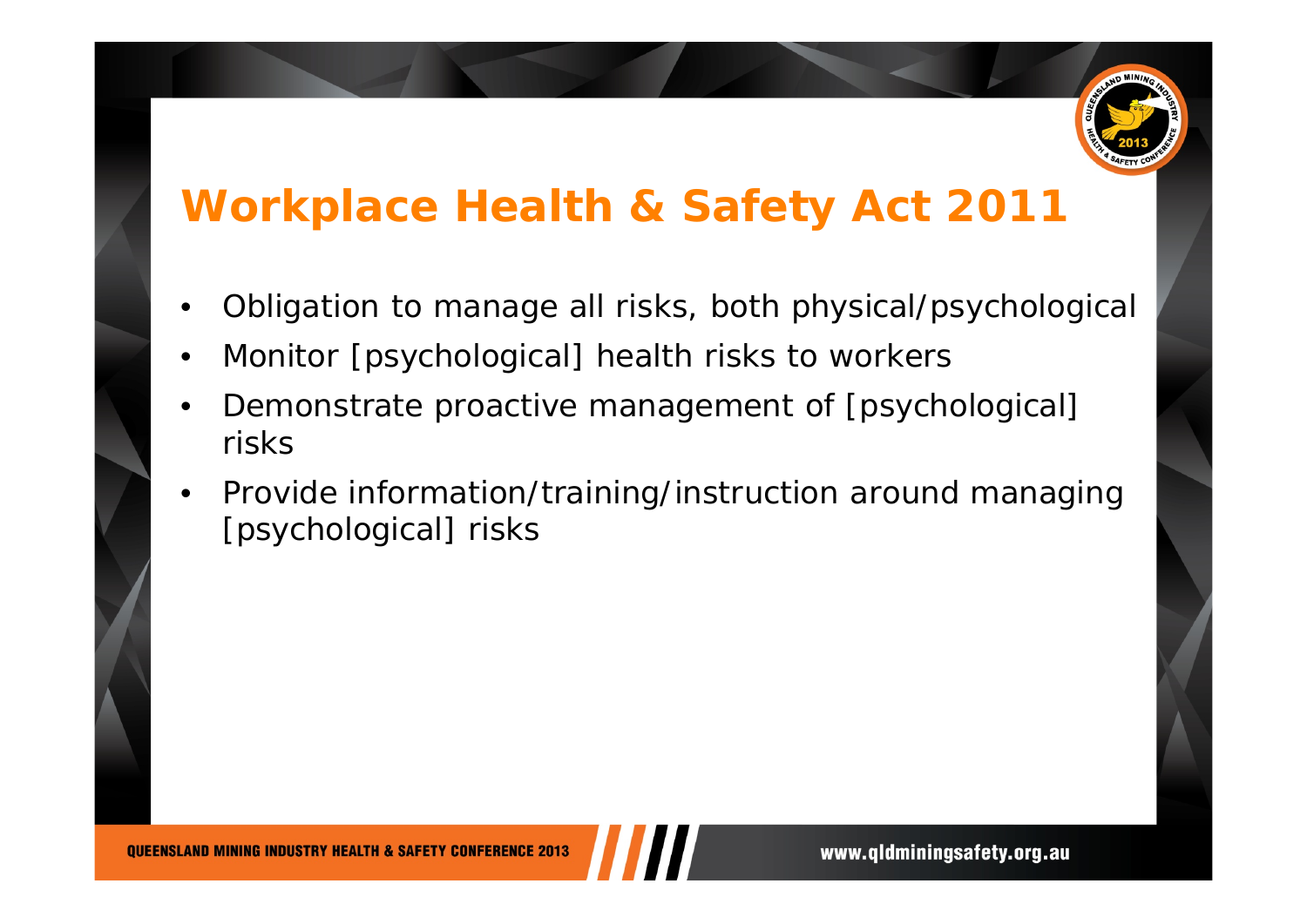

## **Business Drivers to Address MH**

- •Risk Management
- •Cost Effectiveness
- •Org Sustainability (Recruitment, Retention & Performance)

#### **Early Intervention is Effective**

• Treated employee productivity was estimated to increase around \$7878 (vs. the cost of treatment which was  $$1600$ ). A ROI of 492% $^3$ 

*3: Hilton, 2005 - UQ and the QLD Centre for Mental Health Research (also see Slade et al., 2009; Whiteford et al., 2005)*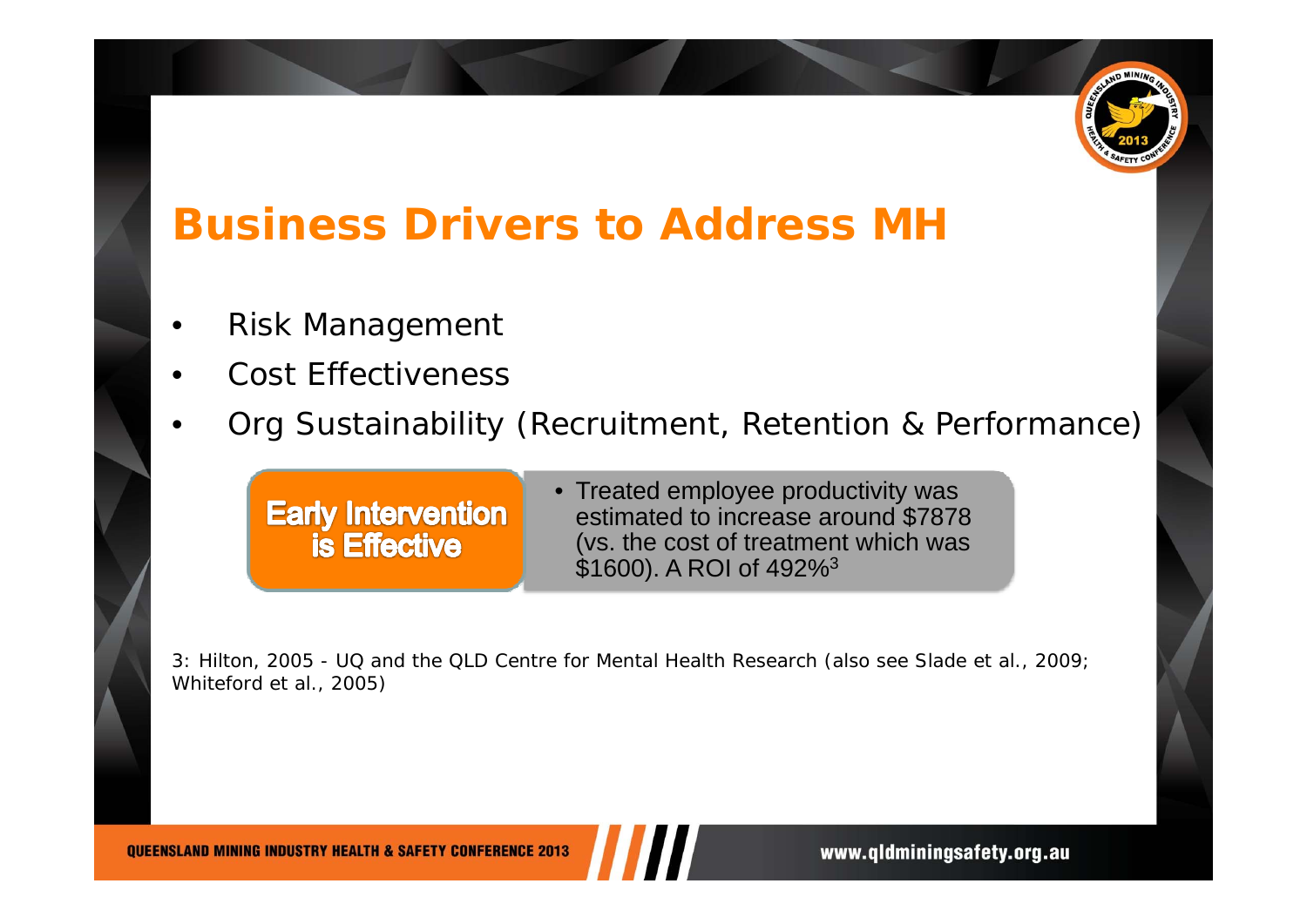

## **So What Does Best Practice Look Like?**

"Monitor, proactively manage, and provide information/ instruction/training on psychological risks"

1.Applying a multi-level Risk Management Framework

2.Integrating Mental Heath with all OHS strategies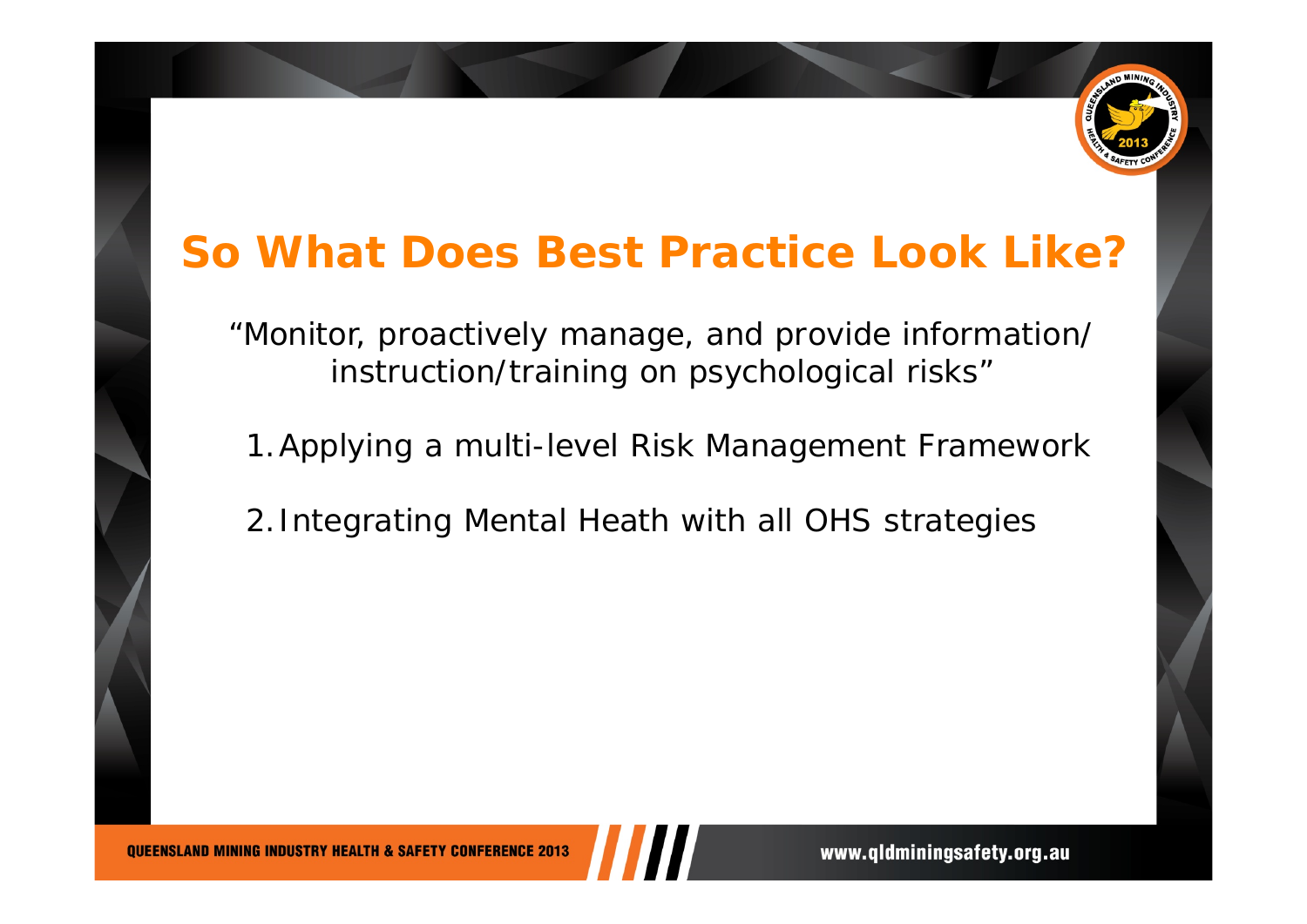

# **Apply a Risk Management Framework**

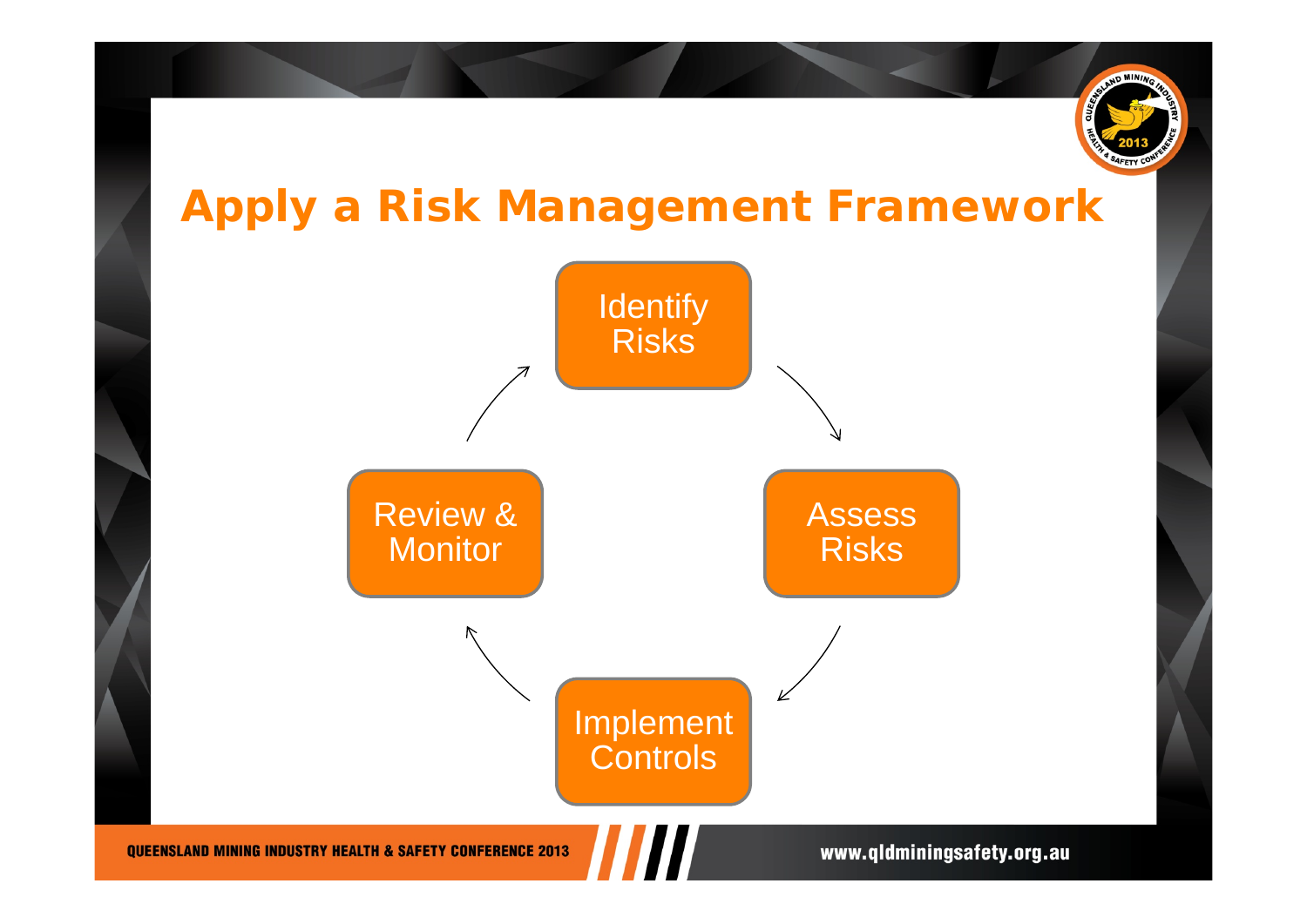

## **Identify Risks (Multi-Level)**

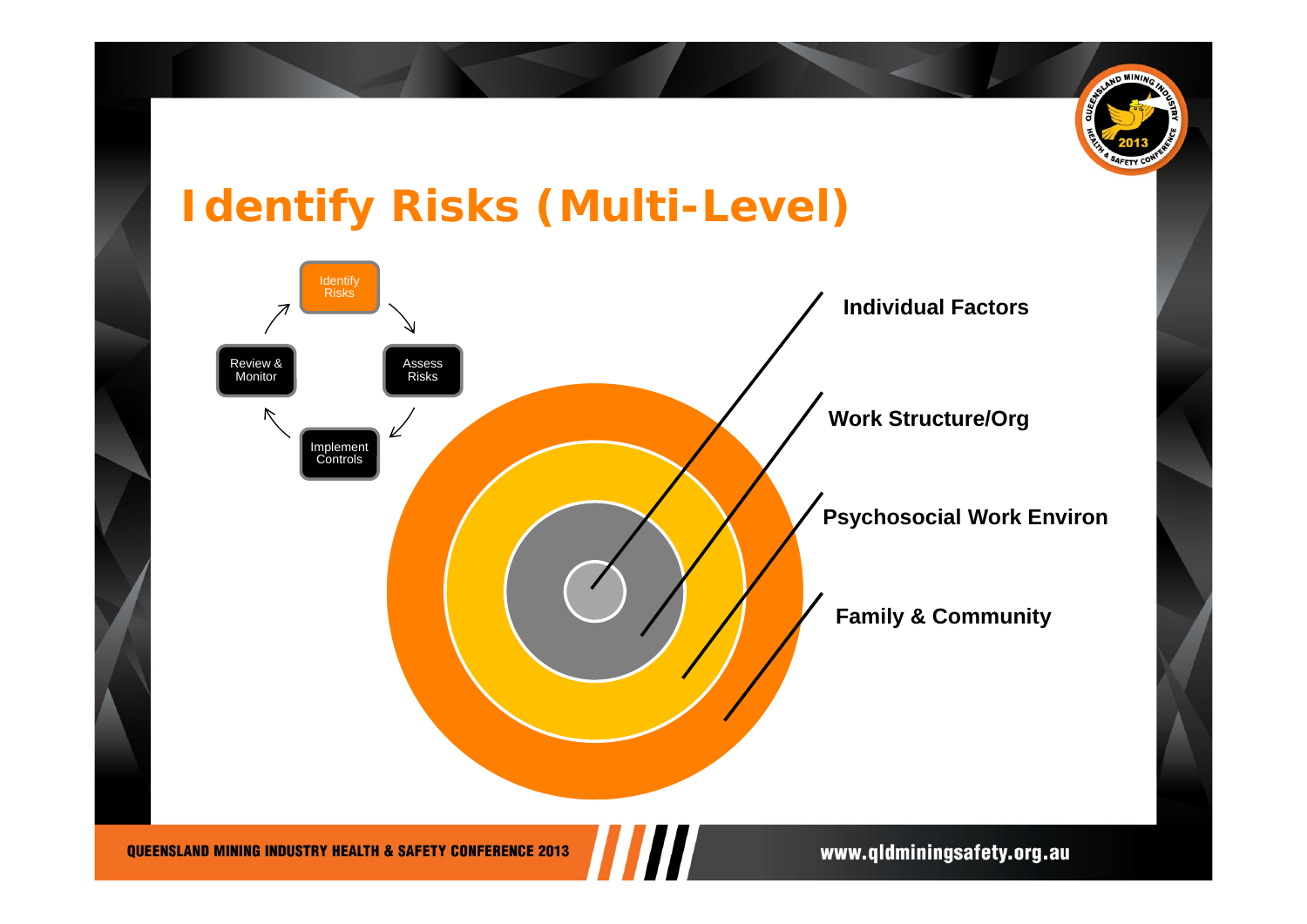

# **Identify Risks**

#### **Common Workplace Risks**

High Demands Low Control Low Role Clarity Poorly Managed Change Poorly Managed Relationships Poor Levels of Support Low Recognition/Rewards Organisational Injustice Poor Person-Job Fit

#### **Your Organisation's/ Industry's Risks?**

Workplace Trauma?

Intense Physical Demands?

Social Disruption/Isolation?

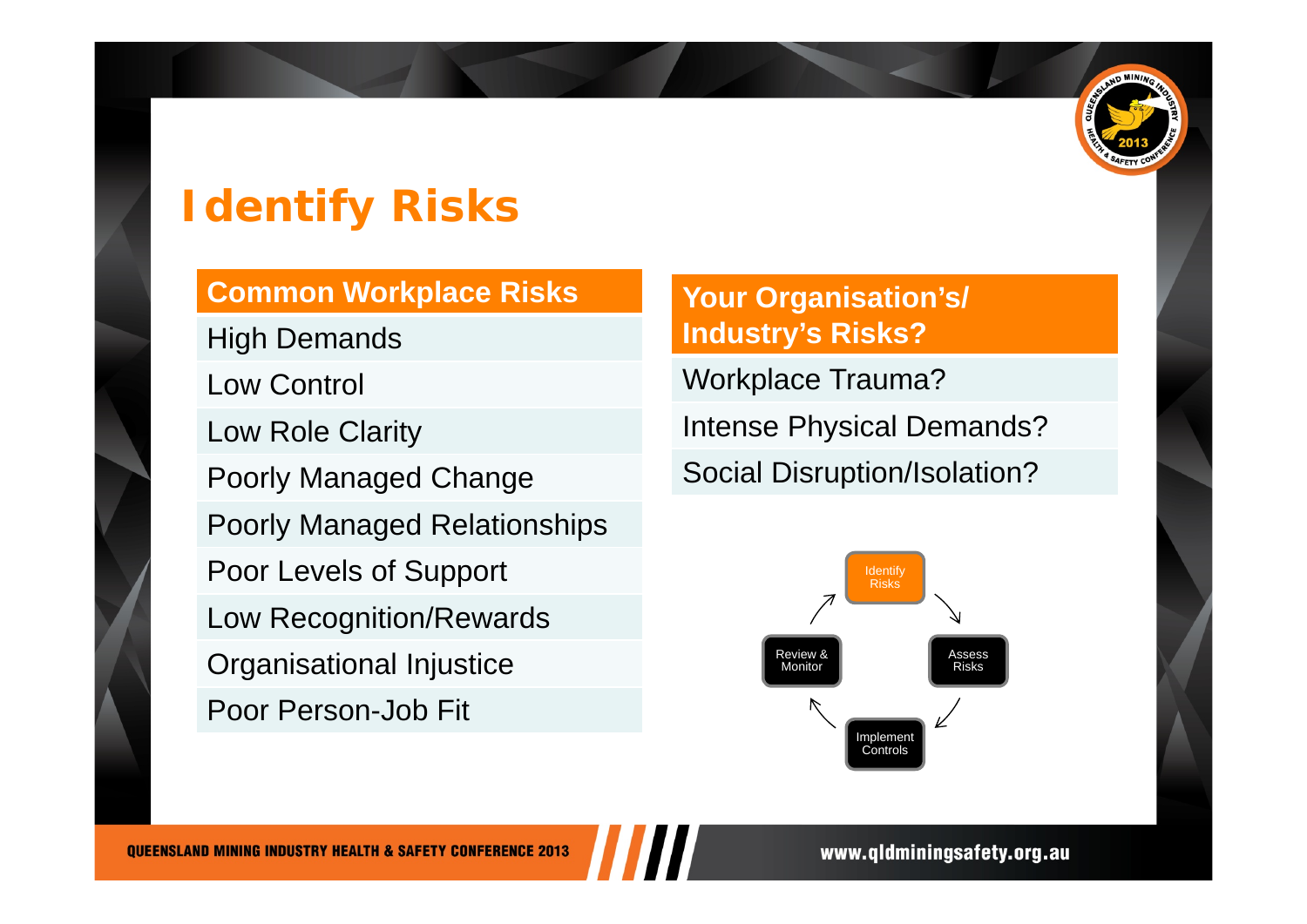## **Assess Risks**

#### **Assessment Options**

HR Metrics (sick leave, injury claims, turnover)

Stress Audits/Psychosocial Risk Audits

Interviews/Focus Groups

Workplace Inspections

Exit Interviews

Engagement Surveys



**AININ** QL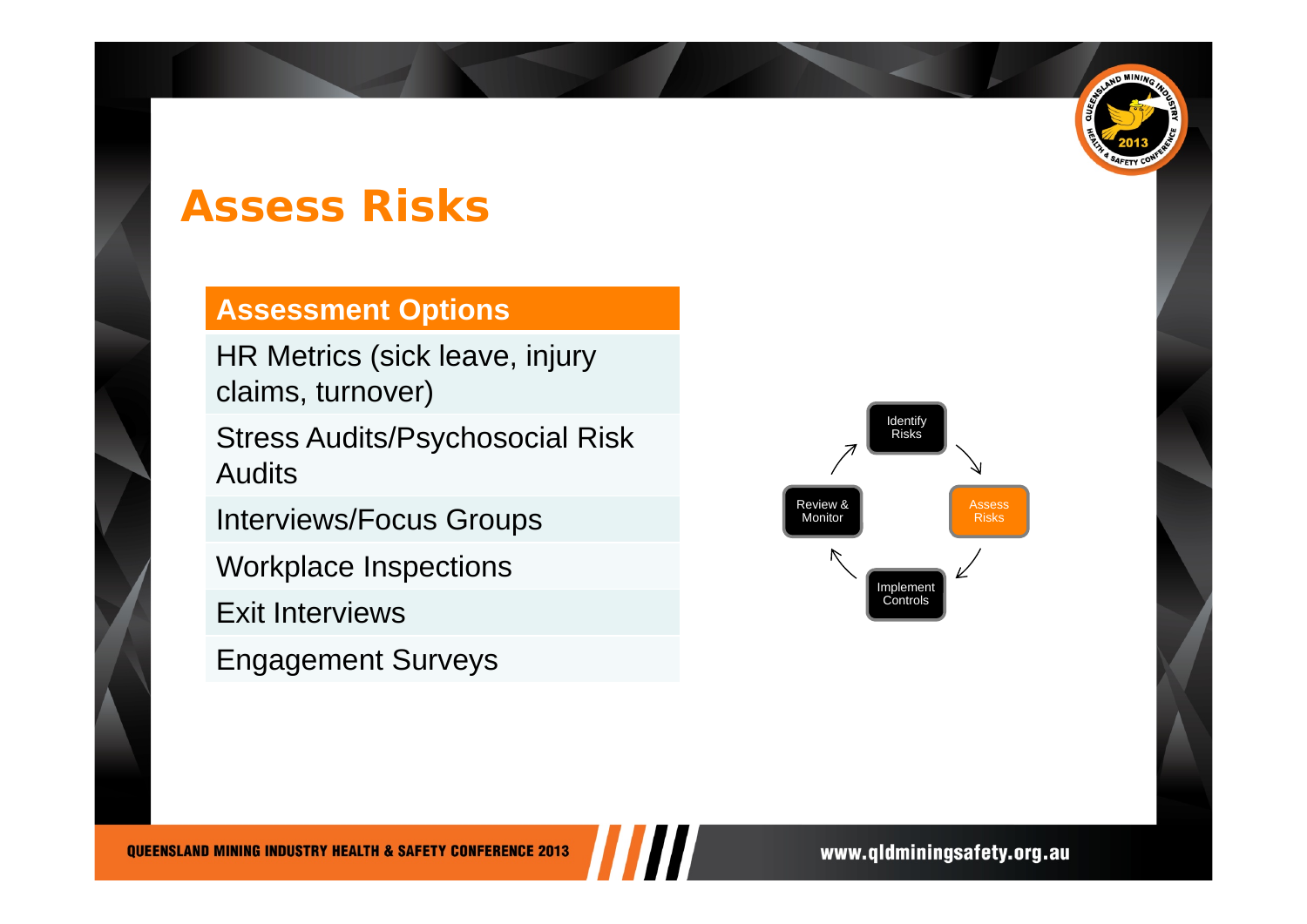

# **Implement Controls (Multi-Level)**

| <b>Intervention</b><br><b>Level</b>                                  | <b>Prevent/Promote</b><br>(Primary)                | <b>Early Detection</b><br>(Secondary)                     | <b>Intervention</b><br>(Tertiary)                        |
|----------------------------------------------------------------------|----------------------------------------------------|-----------------------------------------------------------|----------------------------------------------------------|
| Individual                                                           | <b>Job Selection</b><br>Education                  | <b>EAP Promotion</b>                                      | <b>EAP/External</b><br>Support                           |
| <b>Work Structure/Org</b>                                            | <b>Work Redesign</b><br><b>Health Promotion</b>    | <b>Org Trend</b><br>Monitoring<br><b>Work Adjustments</b> | <b>Return to Work</b><br>Plan<br><b>Work Adjustments</b> |
| Psychosocial (Work)                                                  | <b>Manager Training</b><br><b>Stigma Reduction</b> | <b>Leader Support</b><br><b>Peer Support</b>              | <b>Buddying</b>                                          |
| Community/Family<br>Identify<br><b>Risks</b>                         | Comm.<br>Engagement                                | <b>Support Networks</b>                                   | <b>Family EAP</b><br><b>Access</b>                       |
| Review &<br>Assess<br><b>Risks</b><br>Monitor<br>mplemen<br>Controls |                                                    |                                                           |                                                          |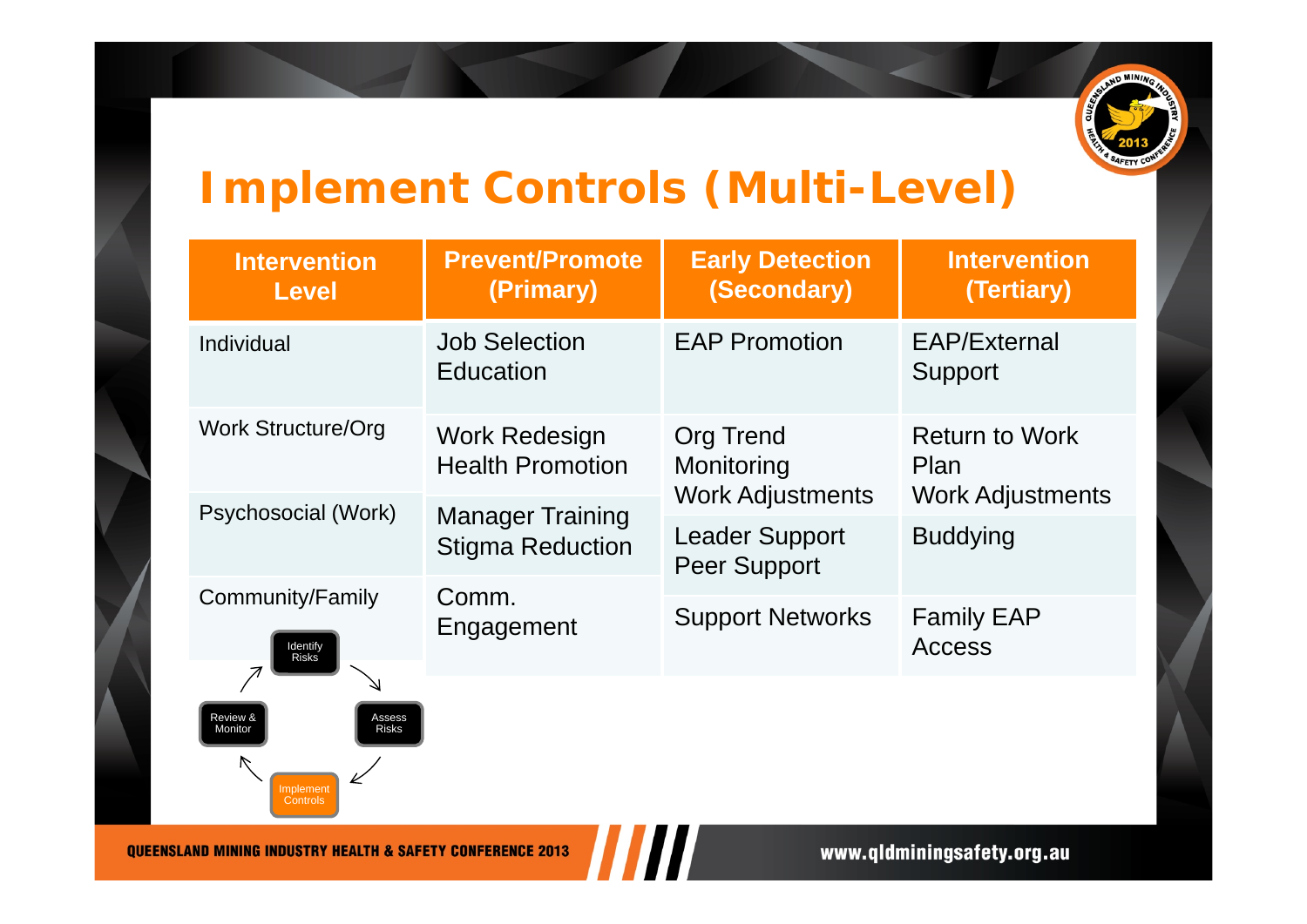

# **Integrate MH with OH&S Systems**

#### **Why:**

- •Legitimises psychological hazards
- •Reduces Stigma by normalising MH concerns
- •An avenue to acknowledge workplace contributions to MH